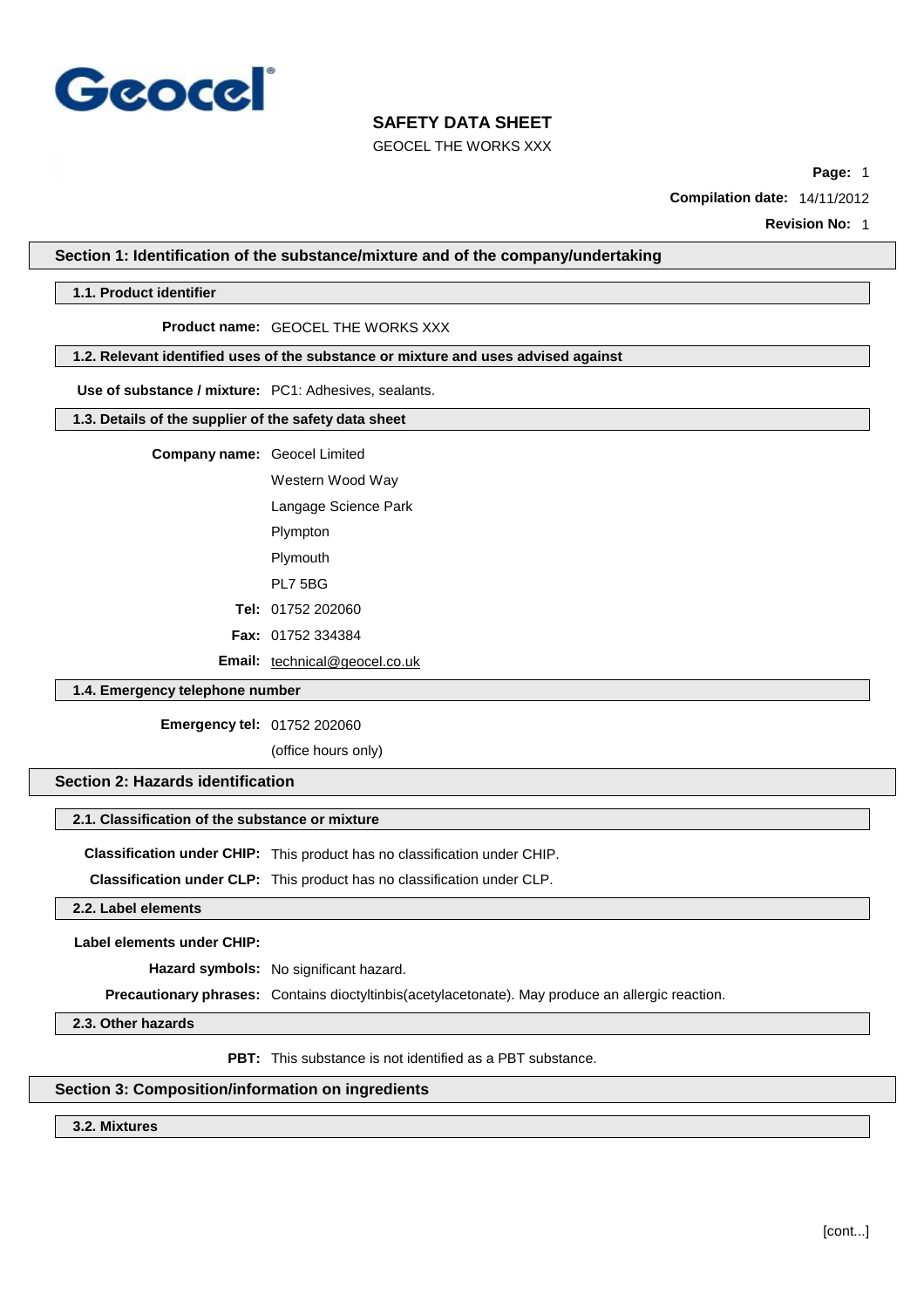# GEOCEL THE WORKS XXX

# **Page:** 2

### **Hazardous ingredients:**

#### D.I.U.P. UNSTABLISIED

| <b>EINECS</b> | CAS        | <b>CHIP Classification</b>                              | <b>CLP Classification</b> | Percent |
|---------------|------------|---------------------------------------------------------|---------------------------|---------|
|               | 85507-79-5 | Substance with a Community<br>workplace exposure limit. |                           | 1-10%   |

# GAMMA-AMINOPROPYLTRIMETHOXYSILANE

|  |  | '382.<br>2-56- | . Xi: R4′<br>Xi:<br>. R38 <sup>.</sup> | 1: H318<br>Skin<br>2: H315:<br>Eve Dam.<br><b>Irrit</b> | 1 ሰ0/<br><b>V</b> 70 |  |
|--|--|----------------|----------------------------------------|---------------------------------------------------------|----------------------|--|
|--|--|----------------|----------------------------------------|---------------------------------------------------------|----------------------|--|

## **Section 4: First aid measures**

### **4.1. Description of first aid measures**

**Skin contact:** Wash immediately with plenty of soap and water.

**Eye contact:** Bathe the eye with running water for 15 minutes.

**Ingestion:** Wash out mouth with water.

**Inhalation:** Move to fresh air in case of accidental inhalation of vapours.

#### **4.2. Most important symptoms and effects, both acute and delayed**

**Skin contact:** There may be mild irritation at the site of contact.

**Eye contact:** There may be irritation and redness.

**Ingestion:** There may be irritation of the throat.

**Inhalation:** There may be irritation of the throat with a feeling of tightness in the chest.

**4.3. Indication of any immediate medical attention and special treatment needed**

## **Section 5: Fire-fighting measures**

#### **5.1. Extinguishing media**

**Extinguishing media:** Suitable extinguishing media for the surrounding fire should be used.

# **5.2. Special hazards arising from the substance or mixture**

**Exposure hazards:** In combustion emits toxic fumes.

#### **5.3. Advice for fire-fighters**

**Advice for fire-fighters:** Wear self-contained breathing apparatus. Wear protective clothing to prevent contact

with skin and eyes.

# **Section 6: Accidental release measures**

## **6.1. Personal precautions, protective equipment and emergency procedures**

# **Personal precautions:** Refer to section 8 of SDS for personal protection details.

# **6.2. Environmental precautions**

**Environmental precautions:** Do not discharge into drains or rivers.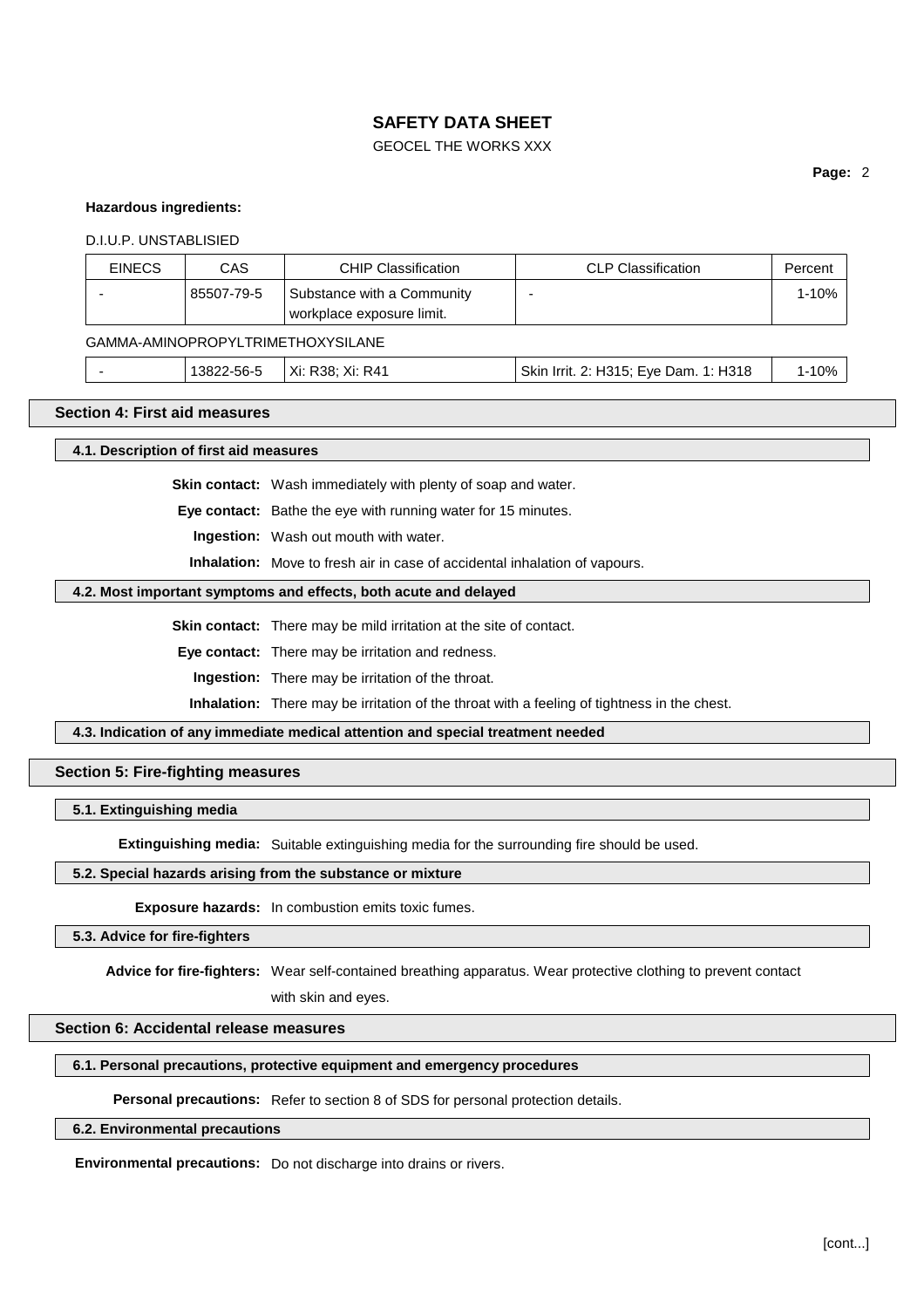# GEOCEL THE WORKS XXX

# **6.3. Methods and material for containment and cleaning up**

**Clean-up procedures:** Transfer to a closable, labelled salvage container for disposal by an appropriate

method.

# **6.4. Reference to other sections**

# **Section 7: Handling and storage**

## **7.1. Precautions for safe handling**

**Handling requirements:** Ensure there is sufficient ventilation of the area.

### **7.2. Conditions for safe storage, including any incompatibilities**

**Storage conditions:** Store in cool, well ventilated area.

**7.3. Specific end use(s)**

# **Section 8: Exposure controls/personal protection**

**8.1. Control parameters**

#### **Hazardous ingredients:**

## **D.I.U.P. UNSTABLISIED**

#### **Workplace exposure limits: Respirable** dust

| <b>State</b> | 8 hour TWA    | . STEI<br>15 min. | <b>8 hour TWA</b> | 15 min. STEL |
|--------------|---------------|-------------------|-------------------|--------------|
| EU           | 5mg/m3 (mist) |                   |                   |              |

**8.2. Exposure controls**

**Hand protection:** Protective gloves.

**Eye protection:** Safety glasses. Ensure eye bath is to hand.

**Skin protection:** Protective clothing.

# **Section 9: Physical and chemical properties**

## **9.1. Information on basic physical and chemical properties**

- **State:** Paste
- **Colour:** Various

**Relative density:** 1.48

## **9.2. Other information**

**Other information:** Not applicable.

# **Section 10: Stability and reactivity**

**10.1. Reactivity**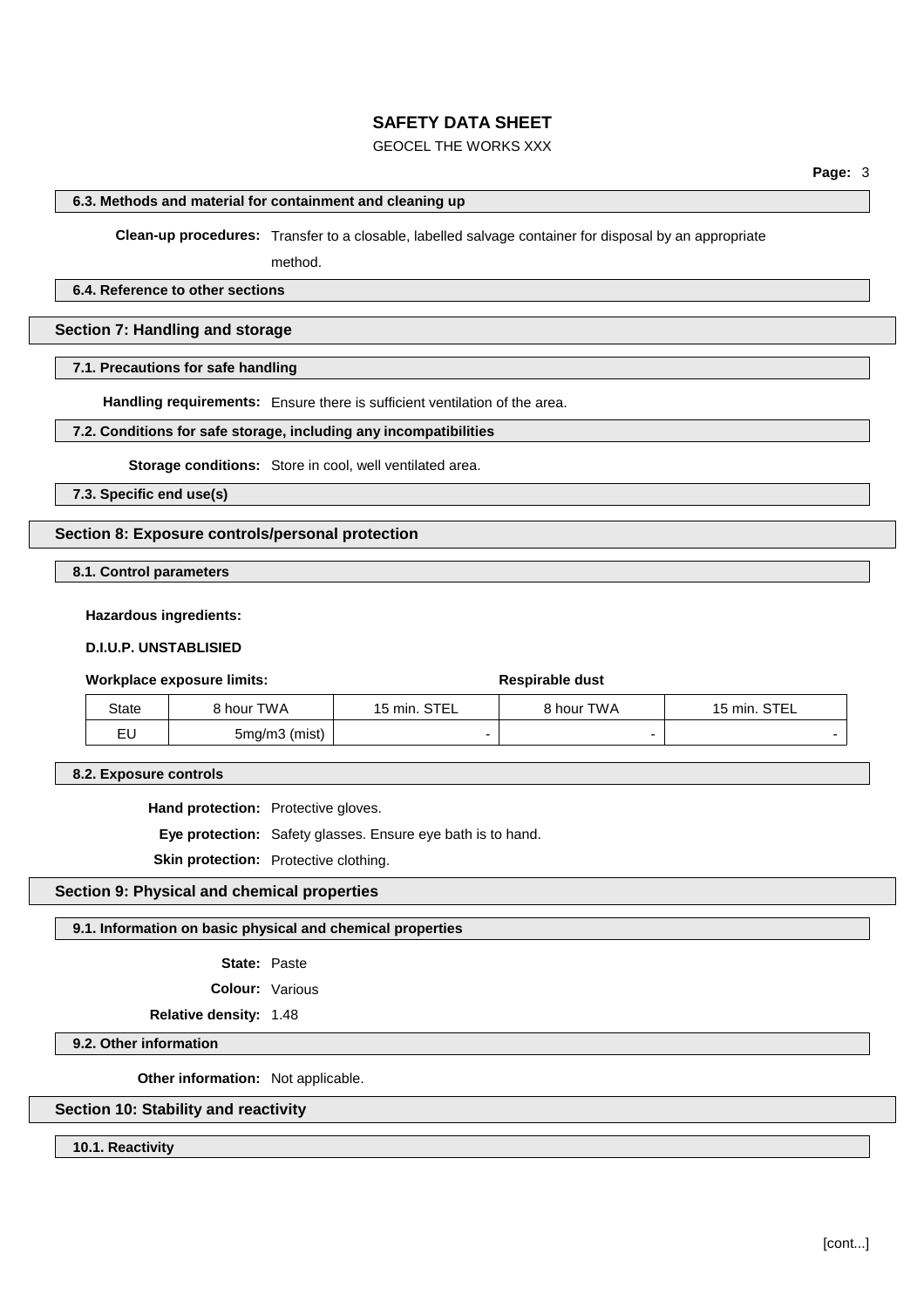# GEOCEL THE WORKS XXX

**Page:** 4

# **10.2. Chemical stability**

**Chemical stability:** Stable under normal conditions.

# **10.3. Possibility of hazardous reactions**

#### **10.4. Conditions to avoid**

**Conditions to avoid:** Heat.

**10.5. Incompatible materials**

**Materials to avoid:** Strong oxidising agents. Strong acids.

**10.6. Hazardous decomposition products**

**Haz. decomp. products:** In combustion emits toxic fumes.

**Section 11: Toxicological information**

#### **11.1. Information on toxicological effects**

**Toxicity values:** Not applicable.

**Symptoms / routes of exposure**

**Skin contact:** There may be mild irritation at the site of contact.

**Eye contact:** There may be irritation and redness.

**Ingestion:** There may be irritation of the throat.

**Inhalation:** There may be irritation of the throat with a feeling of tightness in the chest.

# **Section 12: Ecological information**

**12.1. Toxicity**

**Ecotoxicity values:** Not applicable.

**12.2. Persistence and degradability**

**Persistence and degradability:** No data available.

**12.3. Bioaccumulative potential**

**Bioaccumulative potential:** No data available.

**12.4. Mobility in soil**

## **12.5. Results of PBT and vPvB assessment**

**PBT identification:** This substance is not identified as a PBT substance.

**12.6. Other adverse effects**

## **Section 13: Disposal considerations**

**13.1. Waste treatment methods**

**NB:** The user's attention is drawn to the possible existence of regional or national regulations regarding disposal.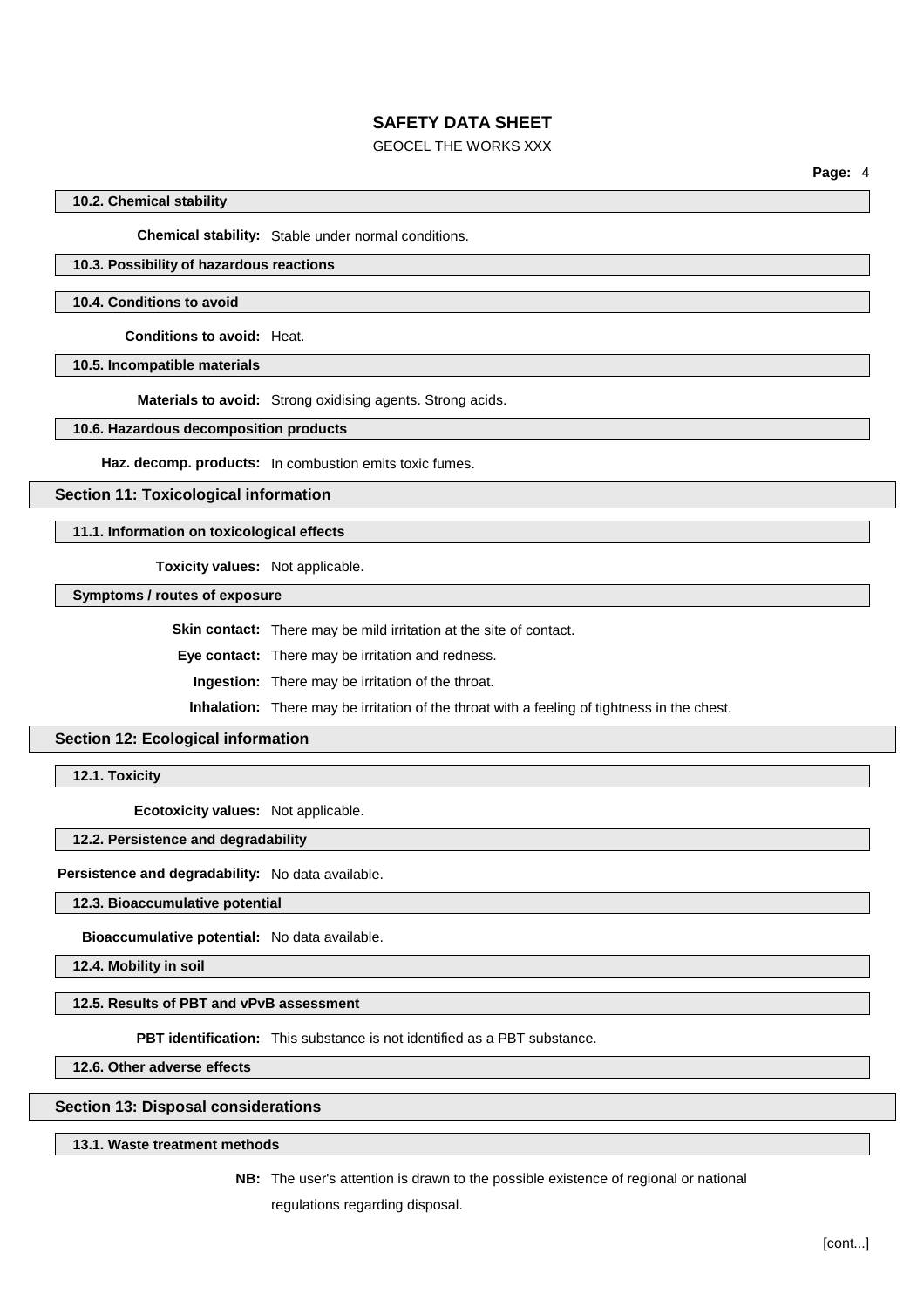# GEOCEL THE WORKS XXX

# **Section 14: Transport information**

# **Transport class:** This product does not require a classification for transport.

# **Section 15: Regulatory information**

# **15.1. Safety, health and environmental regulations/legislation specific for the substance or mixture**

# **15.2. Chemical Safety Assessment**

**Chemical safety assessment:** A chemical safety assessment has not been carried out for the substance or the mixture by the supplier.

## **Section 16: Other information**

# **Other information**

| Other information: This safety data sheet is prepared in accordance with Commission Regulation (EU) No |
|--------------------------------------------------------------------------------------------------------|
| 453/2010.                                                                                              |
| Phrases used in s.2 and 3: H315: Causes skin irritation.                                               |
| H318: Causes serious eye damage.                                                                       |
| R38: Irritating to skin.                                                                               |
| R41: Risk of serious damage to eyes.                                                                   |
| Legal disclaimer: This product safety data sheet was prepared in compliance with Regulation (EC) No    |
| 1907/2006 (REACH) as well as the relevant amendments, on the approximation of laws,                    |
| regulations and administrative provisions relative to the classification, packaging and                |
| labelling of dangerous substances and mixtures.                                                        |
|                                                                                                        |
| It is the responsibility of persons in receipt of this Product Safety Data Sheet to ensure             |
| that the information contained herein is properly read and understood by all people who                |
| may use, handle, dispose or in any way come in contact with the product. If the recipient              |
| subsequently produces a formulation containing the Geocel product, it is the recipient's               |
| sole responsibility to ensure the transfer of all relevant information from the Geocel                 |
| Product Safety Data Sheet to their own Product Safety Data Sheet in compliance with                    |
| Regulation (EC) No 453/2010.                                                                           |
|                                                                                                        |
| All information and instructions provided in this Safety Data Sheet (SDS) are based on                 |
| the current state of scientific and technical knowledge at the date indicated on the                   |
| present SDS. Geocel shall not be held responsible for any defect in the product covered                |
| by this SDS, should the existence of such defect not be detectable considering the                     |
| current state of scientific and technical knowledge.                                                   |
|                                                                                                        |
| As stated above this Safety Data Sheet has been prepared in compliance with                            |

ve, this Safety Data Sheet has been prepared in compliance with applicable European law. If you purchase this material outside Europe, where compliance laws may differ, you should receive from your local Geocel supplier a SDS